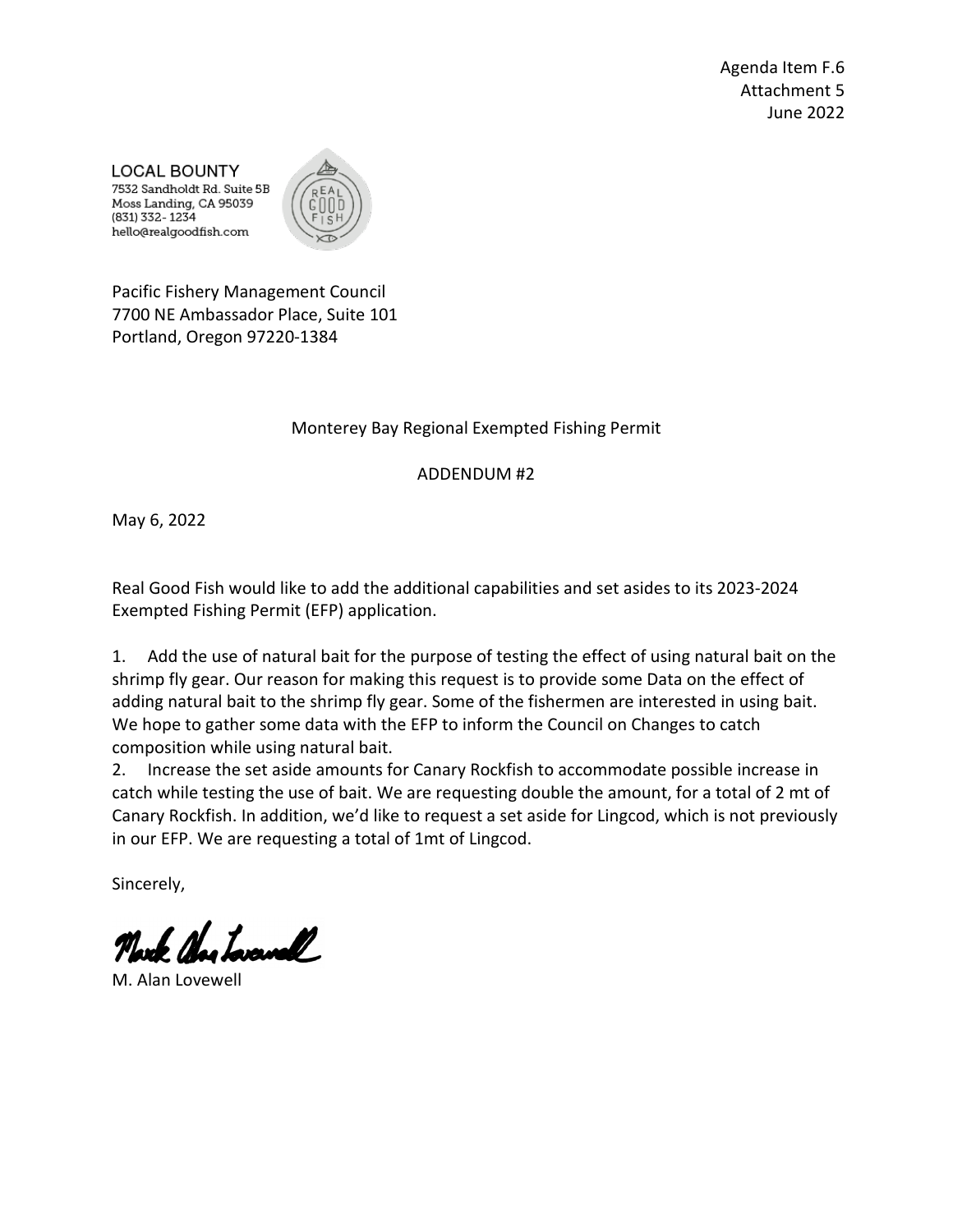Agenda Item E.4 Supplemental Attachment 12 November 2021

**LOCAL BOUNTY** 7532 Sandholdt Rd. Suite 5B Moss Landing, CA 95039 (831) 332-1234 hello@realgoodfish.com



Pacific Fishery Management Council 7700 NE Ambassador Place, Suite 101 Portland, Oregon 97220-1384

#### Monterey Bay Regional Exempted Fishing Permit

#### ADDENDUM

November 9, 2021

Real Good Fish would like to make the following changes to its 2023-2024 Exempted Fishing Permit (EFP) application under section "Precautionary Measures" on page 5:

- 1. 100% at-sea observer coverage is expected for both years of this permit. EMS solutions that we've tested were not sufficient enough to request lower levels of coverage.
- 6. We are not currently exempted from VMS requirements and expect our vessels to have VMS for their EFP trips in 2023-2024 as well.

Sincerely,

Charloravall

M. Alan Lovewell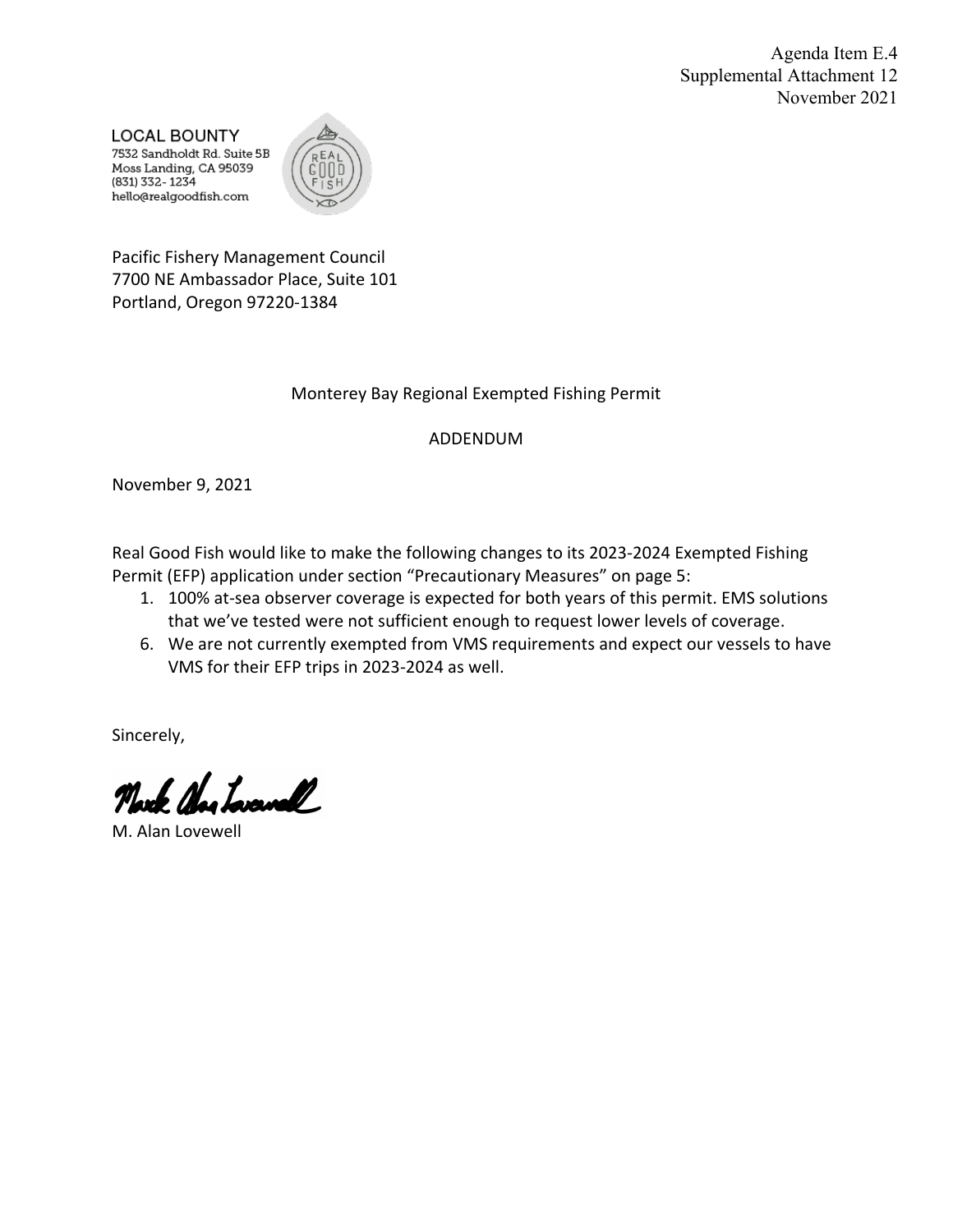# Monterey Bay Regional Exempted Fishing Permit

Targeting Chilipepper Rockfish

## **Date of Application**: October 25, 2021

**Applicant:** Real Good Fish, a Community Supported Fishery 7532 Sandholdt Rd., Suite 5B Moss Landing, CA 95039

**Point of Contact:** M. Alan Lovewell, M.A. Phone: (831) 345-5153 alovewell@realgoodfish.com

#### **Advisor:**

Melissa Mahoney Pacific Fisheries Policy Manager Environmental Defense Fund (EDF) 123 Mission St, San Francisco, CA 94105 Phone: (415) 293-6050 mmahoney@edf.org

**Changes from previous (2021-2022) EFP**: Removal of optional electronic monitoring in precautionary measures.

#### **Purpose, Goals & Justification**

Chilipepper rockfish (*Sebastes goodei*) have historically been one of the most important species for commercial and recreational fishing in central California. Chilipepper stocks are considered healthy, however commercial landings have been low since the late 1990s due to management actions to reduce mortality on co-occuring rockfish species such as bocaccio and canary rockfish. Now that bocaccio and canary have been declared rebuilt, our goal is to demonstrate the ability to catch commercially viable amounts of healthy stocks, while avoiding overfished species.

By testing this gear, which was used successfully by commercial rockfish fishermen for many years before the collapse of the fishery, we hope to create an economic opportunity for young fishermen in our region, while providing healthy, sustainable seafood to our community in the Monterey Bay and beyond. This is increasingly important as the overall economic health of our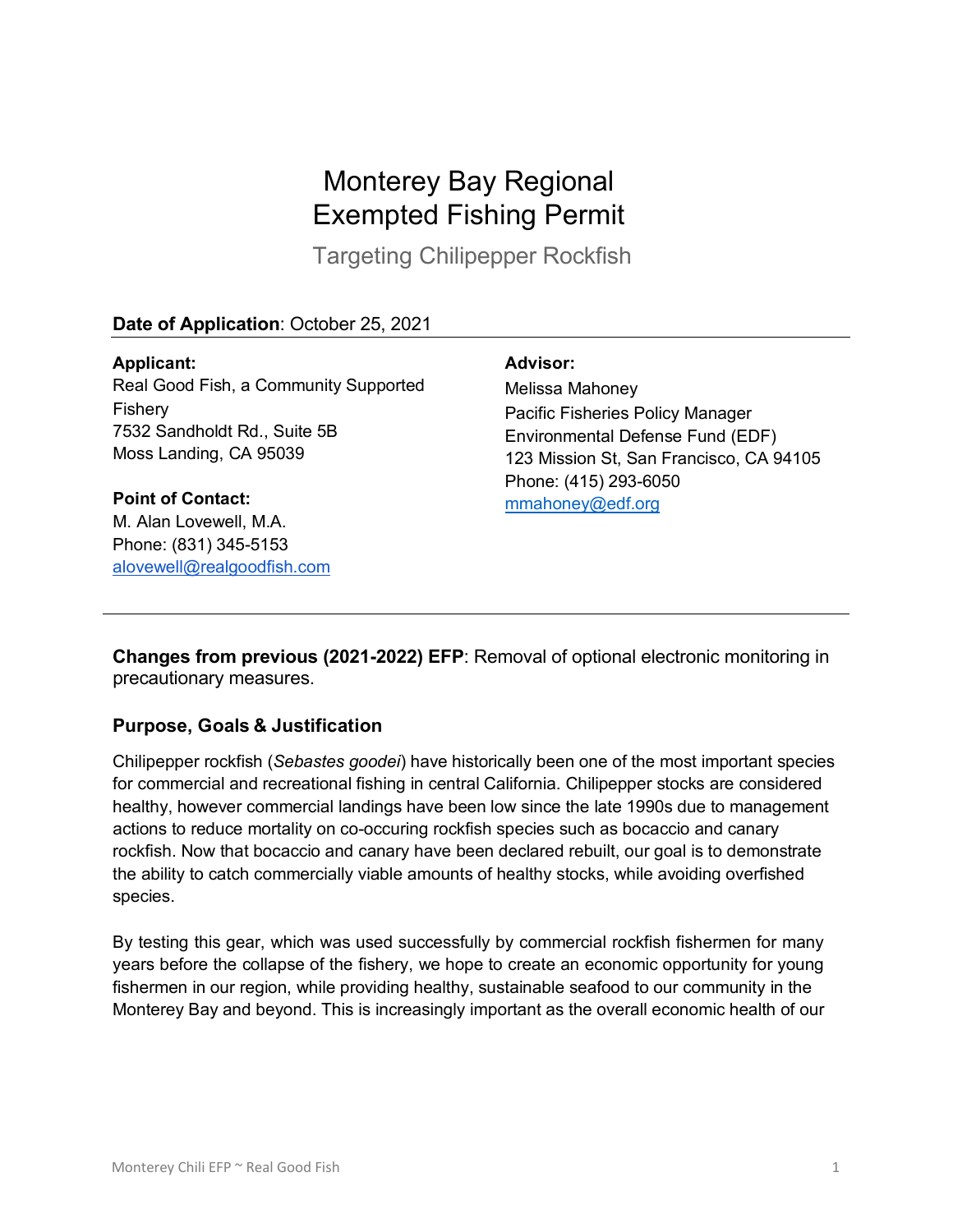working waterfront communities continue to diminish. In addition, we see the opportunity to gradually increase availability and demand for local rockfish in our markets as a way to build a critical bridge for recovering the West Coast groundfish industry as a whole. In a time when California's salmon, crab and sardine fisheries are in a compromised state, the need for additional access to our abundant fisheries resource cannot be overstated.

This Exempted Fishing Permit (EFP) is designed to assess the feasibility of a trolled hook and line gear type that is readily accessible to existing commercial fishermen with a low barrier to entry cost, while testing electronic monitoring (EM) tools that reduce costs and provide sufficient monitoring data to meet regulatory requirements. Several EFPs along similar lines have been approved by the Pacific Fishery Management Council (PFMC); one from the late Steve Fosmark in 2009, and another from Platt in 2015. Both were designed to establish the performance characteristics of their respective gear types while identifying areas where target species are abundant and bycatch species are not, following commercial fishing conditions. The main difference in this EFP is the gear configuration being tested (trolled rather than drift) and the monitoring tools being deployed (electronic monitoring, in addition to observer coverage).

The objectives of this EFP would be: 1) to test fishing strategy with salmon gurdies, drop lines and reels, and artificial flies, 2) determine areas that are abundant with chilipepper rockfish, and that correspond to low densities of overfished species, and 3) to test new cost effective electronic monitoring (EM) and vessel monitoring system (VMS) solutions that provide oversight and data comparable to observer coverage. The EFP that we are requesting would allow up to ten (10) vessels to fish inside the current non-trawl Rockfish Conservation Area (RCA) using otherwise legal open access fixed gear. Full retention applies to rockfish species (as defined in 50 CFR Part 660), and retention of non-rockfish species will be governed by applicable open access limits.

#### **EFP Description**

This EFP proposal is for a total of 2 years (2023-2024) following the groundfish biennial management cycle and execution of the EFP by NMFS. Fishing activity would be conducted off central California (36 to 37.5 deg. N latitude), in areas with canyon edges and walls that have historically produced good volumes of chilipepper catch, smooth hard bottom, with no rocks (example: canyon south of Año Nuevo). The target depth range (40-150 fm) is currently within the non-trawl RCA established to protect overfished rockfish species that mostly live on or near the bottom.

This EFP will be prosecuted by not more than 10 fishing vessels that are home-ported in the harbors of the Monterey Bay (Monterey, Moss Landing, Santa Cruz). We have begun testing electronic monitoring and aim to provide an analysis in future years comparing EM with observer coverage for at-sea discards. In the future we hope to demonstrate the use of electronic monitoring in lieu of full observer coverage.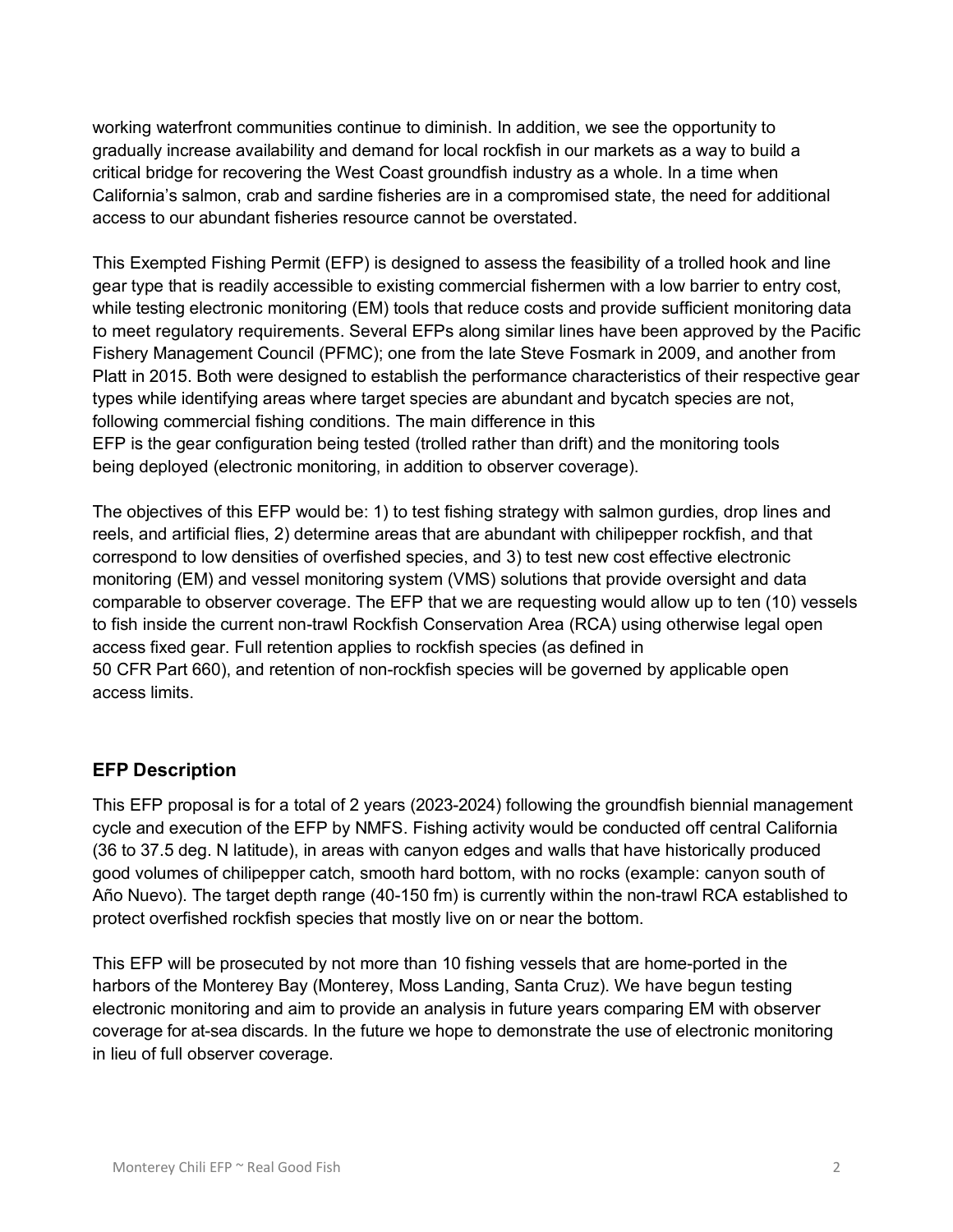A descending devise will be present on every boat in the instances when fish need to be released and safely lowered back to depth.

#### **Species Allocation**

Although chilipepper rockfish is the primary target species, they are often found among bocaccio. We will also target yellowtail, as these are all healthy/recovering species and of high market value. For catch of additional groundfish species not listed here, will work with NMFS on terms for those limits. Based on a minimum of five vessels averaging 10 trips/year and around

1000lbs/trip (mixed composition based on proportion of quota), we are requesting the following set-aside amounts:

- Chilipepper rockfish 40 mt
- Yellowtail: 20 mt
- Bocaccio: 30 mt
- Widow rockfish: 9 mt
- Canary: 1 mt
- Yelloweye: 0.06 mt
- Darkblotched: 0.4 mt
- Cowcod: 0.5 mt

We do not anticipate having salmon bycatch due to the following considerations: 1) gear would be towed at slower rate than that used for salmon, 2) other EFPs north of our area have not encountered salmon in mid-water (jig gear type), and the artificial shrimp flies used have historically not attracted salmon (Mike Ricketts, personal communication, May 10, 2018). However, we are aware of the critical status of many salmon species in our area and are willing to work with CDFW and NMFS on compliance with a bycatch rate cap, safe handling/release techniques, and/or biological sampling. Current catch limit of Chinook salmon is set at 50 Fish.

## **Fishing gear description**

The gear will consist of the following: Hydraulic or electric powered salmon gurdies or line reels, flyhooks, line, wire, snaps, swivels, small buoys, fish finder, fathometer or sonar. The gear deployed for this EFP operates in the mid-water column. Fishing depth is determined by acoustic sonar. A test drop will be made to ensure the presence of target species, more on that below. Once a test set establishes the presence of target species, the gear will be deployed. Fishing will occur no less than 50 ft off the bottom. A combination of weights, buoys, weight breakaways, and floats are used to ensure the mainline doesn't encounter the bottom, see diagrams below.

The main line can be deployed by two methods. 1) With salmon gurdies on one side of the vessel lowered according to fishing depth. Attached to the wire at the fishing depth will be fly line with a maximum of 500 hooks per set; or 2) a fly-line reel, mechanically or manually powered, that deploys and retrieves the gear over the rail of the vessel (Diagrams below). Testing will start with 50 hooks per set and increase based on experience, bycatch, ease of line management. This gear will be fished at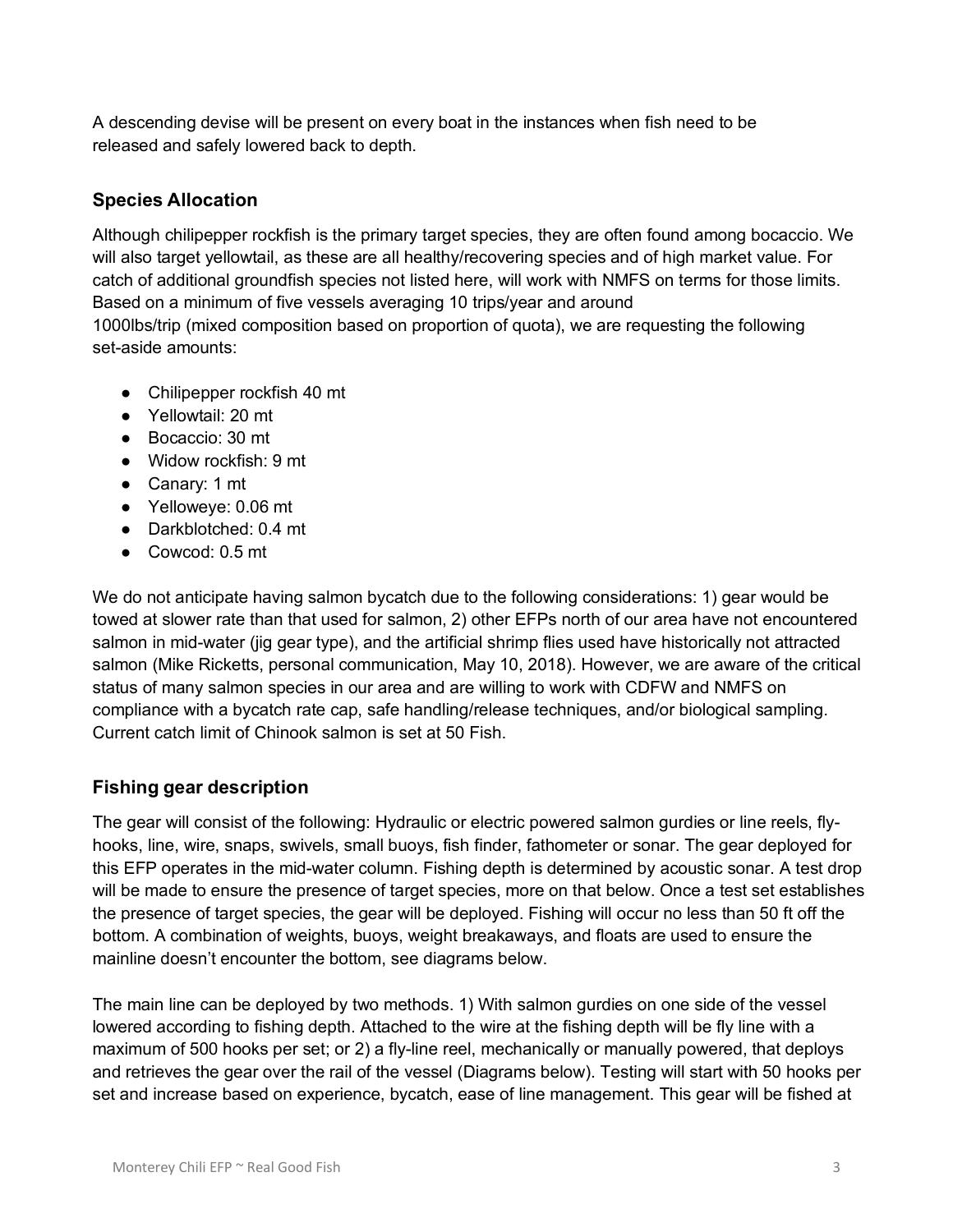a slow speed through the fishing grounds. Gear will be lowered no closer than 50 ft off the bottom, based on soundings, to minimize the chance of encountering overfished rockfish species, while maximizing catch of target species. Ideally,

three or four sets will be used per trip, occurring in the morning and afternoon, to maximize cost per unit of effort (CPUE).

Allowable hook types are J, circle and semi-circle. Sizes will be between 2/0 and 6/0. Main line floats are made of hard plastic around 5" in diameter and will be spaced on the main line to reduce line sag and interaction with the bottom.

#### Vertical Test Line

Prior to setting the longline gear, a test set will be made with vertical line to ensure that the target species is present and minimize the chance of encountering any unwanted or overfished species. Using acoustic soundings will ensure that no hooks will get within 50 ft of the bottom. Similar to the fishing gear itself, the weight and leader will not extend less than 50 ft to keep hooks off the bottom. No more than 30 hooks will be used on the test drop. The weight may hit the bottom initially, then immediately be pulled up to avoid and sagging of the hooks. A break away for the weight will also keep the hooks from falling below the fishing depth in the situation where the weight is snagged on the bottom.

The fishing vessel, in gear or drifting, moves slowly ahead as the main line gear is deployed to ensure tension on the line and minimize tangles. The main line is release by spool or bucket over the rail. Fishing gear is attached to the vessel at all times. The main line consists of shrimp "flies" attached to gangions with swivels attached to 200-800lb test monofilament. Hooks are spaced approximately 18- 30" apart on 12" – 20" monofilament gangions (approximately 25 lb test). Floats are spaced out on the main line to reduce any chance of sagging below the 50 ft limit.

#### **Suggested Retrieval**

Gear will be retrieved while the vessel is in gear to keep the lines taught and from tangling. Wire gurdies are raised to bring up the mainline which is retrieved by hand or reel. Innovative retrieval tools and techniques may be devised to increase safety, reduce tangling, and increase ease and speed for subsequent deployments.

#### **Fisherman Participant Selection**

Fishermen selected for participating in this EFP will be chosen based on their ability and willingness to fish, and to take an observer and install EM devices. In addition, they must be willing to communicate intent to fish, and report back a detailed catch log with required data. Lastly, selection will be based on their willingness to fish during months when target species are available to this fishery. Preference will be given to fishermen demonstrating the greatest willingness to test this gear type.

#### **Research Design**

The applicant, contracted video analysts, and the advising scientist will be responsible for data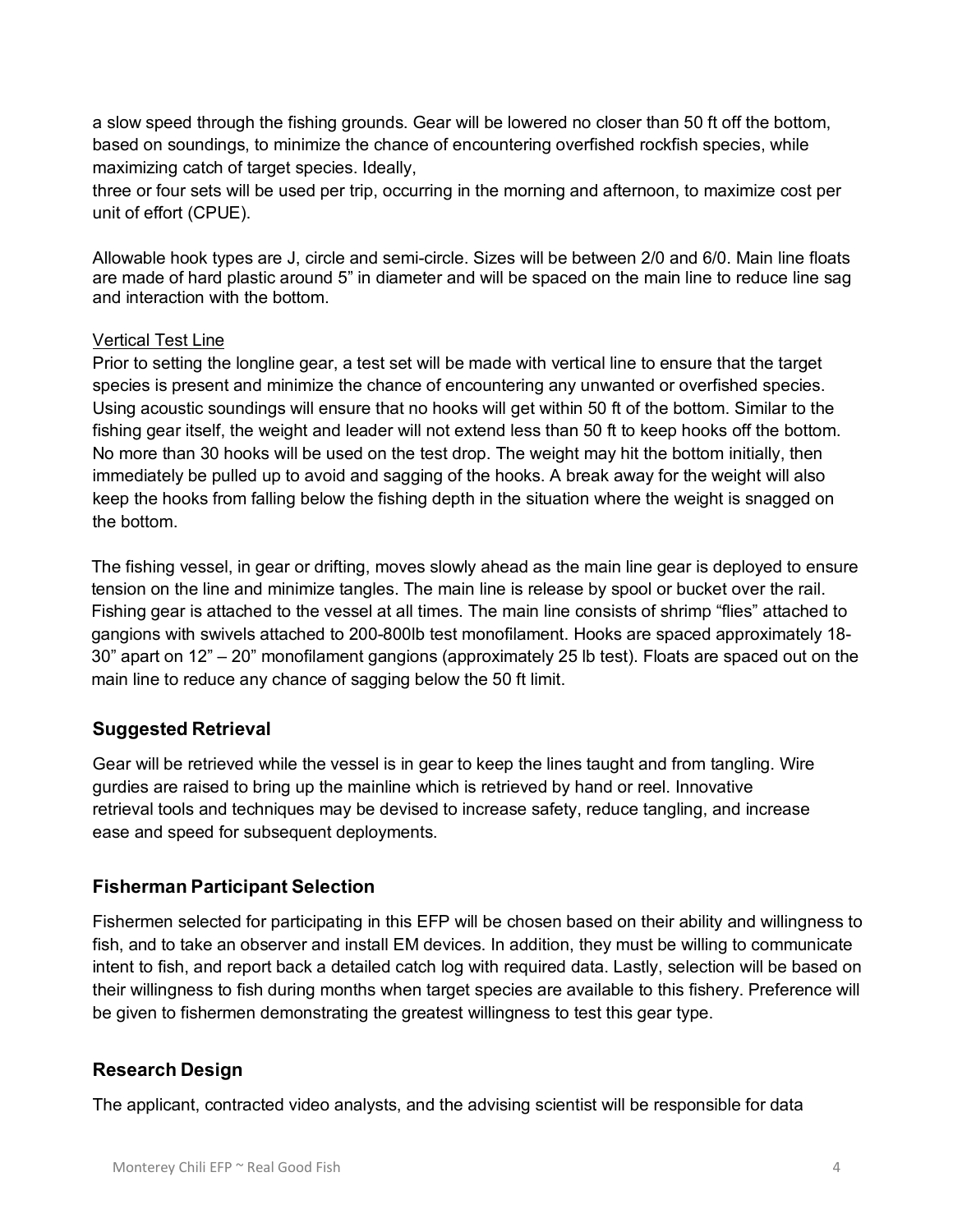analysis. Data analysis will consist of statistical analysis of catch and bycatch of all species by fisherman, set, trip, and month. Catch rates will be expressed as catch per hook, per set, per day, and per trip. Value and volume of the catch will be recorded following sale. The final report will provide an estimate of fishing effort and total catch; absolute and relative species composition summarized by set, trip, and month; size composition of catch and bycatch, and additional species as requested by the PFMC.

#### **Data Sources**

Data will be collected by the fisherman, observers and potentially through EM video analysts under this EFP. Attachment of depth sensors may be used, as available. If desired, incidental catch of certain species (e.g., canary and yelloweye) that cannot be released alive could be retained by the observer and provided to National Marine Fisheries Service (NMFS), California Department of Fish and Wildlife (CDFW), or other researchers for biological sampling.

#### **Precautionary Measures**

Given the potential to catch overfished species and when fishing in the non-trawl RCA, utmost caution will be taken with this experiment. The following measures are proposed and applicants are willing to work with the PFMC, NMFS, and CDFW to implement others deemed necessary.

- 1. **At-sea Observers** 100% coverage in the first year. Leveraging the NMFS Observer program all vessels when fishing for this EFP will have an observer on board. Contracted observers will be used when Federal observers are not available. We request a lower level of monitoring in the second year, with EM, once fishing activity is verified.
- 2. **Caps** Based on input from the PFMC and NMFS, each boat will have either a daily or trip limit/cap of canary and yelloweye. If this cap is reached, based on catch accounting reports verified by the observer, fishing will cease for that day or trip.
- 3. **Trip reports and catch accounting** On a timeline agreeable to NMFS and CDFG, trip and cumulative catch reports will be provided after each trip (e.g., within 48 hours).
- **4. Prospective Fishing Plan** A fishing plan will be developed that describes in detail the areas to avoid, how to allocate quota and how it redistributes based on who is fishing and who is not, data collection, sharing of information, precautionary fishing measures, etc
- 5. **Status and evaluation call before each trip**  Before each vessel departs on a trip, a cumulative catch accounting report (i.e., running total for the season) and evaluation of the trips taken thus far will be reviewed to determine if another trip can be made and to discuss lessons learned (e.g., float sizes, bait, etc.). If it is likely that the allocated harvest cap would be exceeded in the upcoming trip, then all fishing under the EFP will cease for the season. Participants on each call would include the EFP participants and could include NMFS (SF & OLE), CDFG (Marine Region & Enforcement) and National Marine Sanctuaries Service.
- 6. **VMS and vessel marking**  Vessel are currently exempted from having VMS. Vessels participating in this EFP will also display a banner with "Research" written in 2 foot high letters.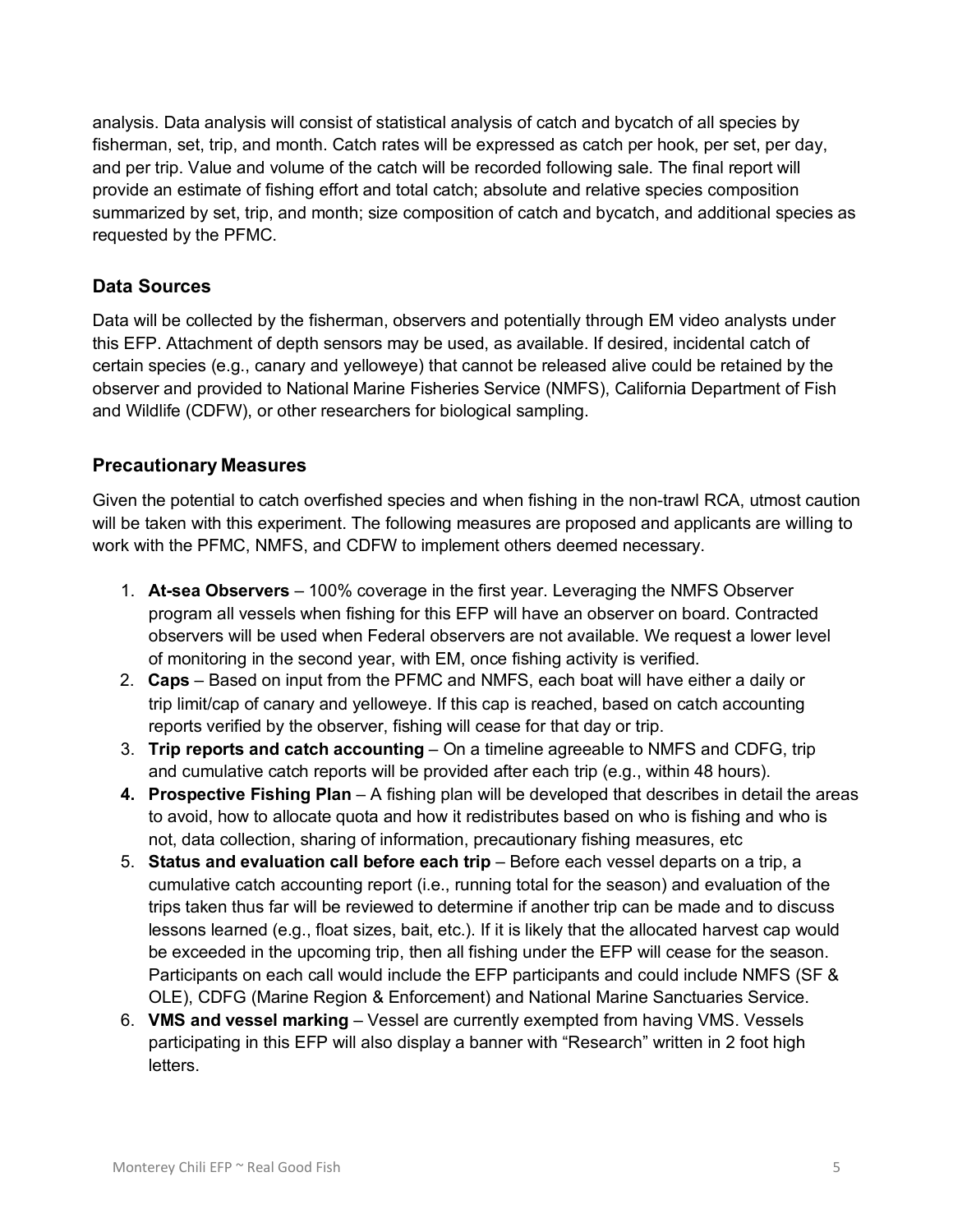# **Diagrams**

Gurdy Deployment and Retrieval